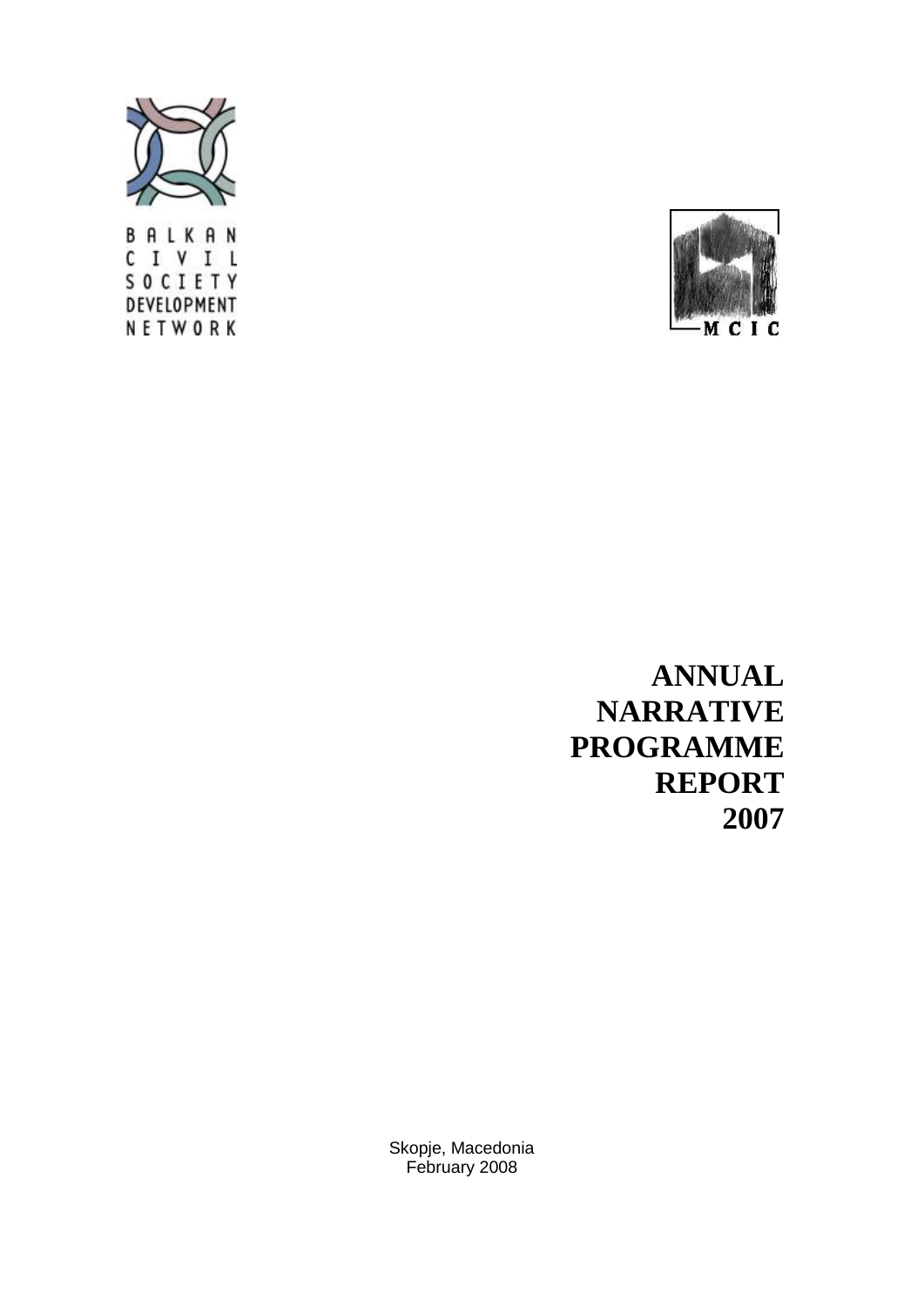# **Contents**

| 2.2.1.                                     |  |
|--------------------------------------------|--|
|                                            |  |
|                                            |  |
| 5. BOTTLENECKS, PROBLEMS AND SOLUTIONS  11 |  |
|                                            |  |
|                                            |  |
|                                            |  |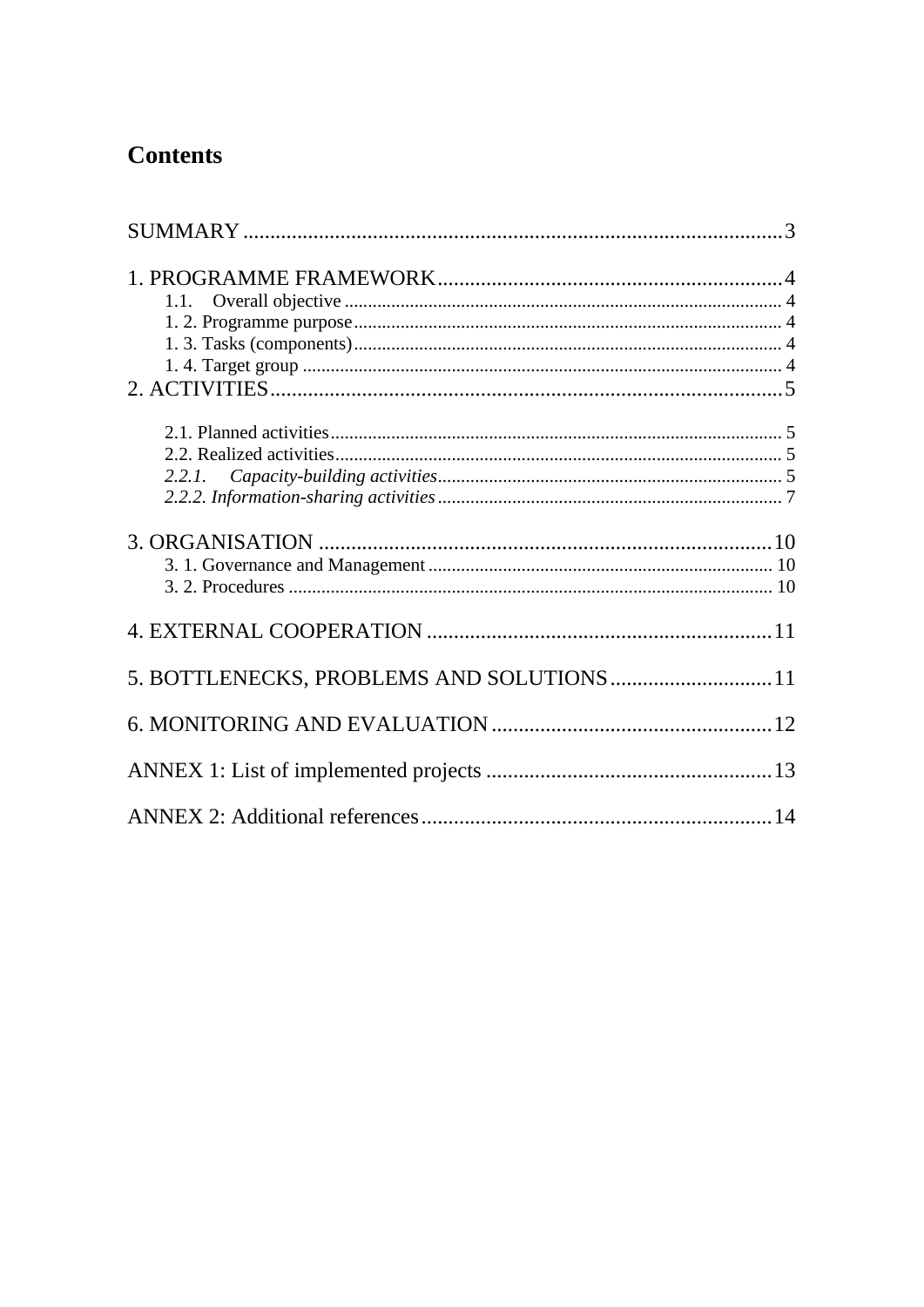## <span id="page-2-0"></span>**SUMMARY**

Balkan Civil Society Development Network (BCSDN) is a network of 12 civil society organizations from 9 countries and territories in the Balkan (Albania, Bulgaria, Croatia, Kosovo, Macedonia, Montenegro, Romania, Serbia and Slovenia).

Its vision is sustainable peace, harmony and prosperity of societies in the region. Its mission is to empower civil society through sharing and developing local practices, concepts and strengthening civil society actors. Its goals and objectives are: to increase communication with civil society actors in the region as a basis for bi/multilateral cooperation; to increase mobilization of resources and support; to increase knowledge and skills as a base for higher quality of our work; to promote intercultural exchange and culture of resource-sharing as a base for efficient/effective network.

The overall objective of this Programme was to contribute to development of capacities and strengthening of cooperation between civil societies in the Balkans. The specific objective and purpose of this Programme is to increase individual/staff and organizational capacity of relevant CSOs and their cooperation in the Balkans. The main goals within the Programme purpose were: to improve/mediate financial constraints of CSOs through improved skills and knowledge about mobilization of resources and support; to improve cross-border and cross-sector cooperation; and to improve quality standards, skills and knowledge among CSOs.

This Programme was based on the needs assessment of network's members from the 4<sup>th</sup> Partnership meeting (10-11 May, 2004, Skopie). It also built on past cooperation between member organizations and successful implementation of a joint three-year Capacity Building Hub Programme (2001-2003). Both formed the basis for network's plan of action for the period 2004-2007, which focused on thematic cooperation on 3 common priority themes (EU funding, lobbying and advocacy; mobilization of resources and support; training and consultancy standards and ethics) and on cooperation on specific themes (women and anti-trafficking; corporate social responsibility and anti- corruption; decentralization; diaconal practices). Activities on the above topics ranged from trainings, exchanges/exposures, workshops, website, resources databases, weekly e-mail alerts, newsletter, publications etc. with the aim to strengthen capacities and skills as well as cooperation, exchange of information and develop joint platform of action on those activities. Additionally, activities which promoted intercultural and resource-sharing such as civil society dictionary, case study exchange, and regional visits were promoted.

The network is based on partnership among member organizations, which share a common vision and mission and have similar capacity-building needs and resources. The Programme was managed by the Macedonian Centre for International Cooperation (MCIC), Skopje, Macedonia. MCIC is the seat of BCSDN Secretariat.

In 2007, BCSDN continued and completed the implementation of activities under this Programme supported by project "Partnership in Action -Strengthening BCSDN" (EU CARDS 2003 Network to Network Programme). These activities concentrated on the 1<sup>st</sup> and 2<sup>nd</sup> common priority theme. The activities on the 3<sup>rd</sup> theme as well as reaming activities under specific themes were not realized due to lack of time, initiative from organizations and financial support. Out of 12 projects planned for 2007, 5 were newly started in 2007, 1 project was continued from 2005 and 6 from 2006. All 12 projects were finalized and closed as of 31<sup>st</sup> December, 2007, thus enabling timely closing of this Programme.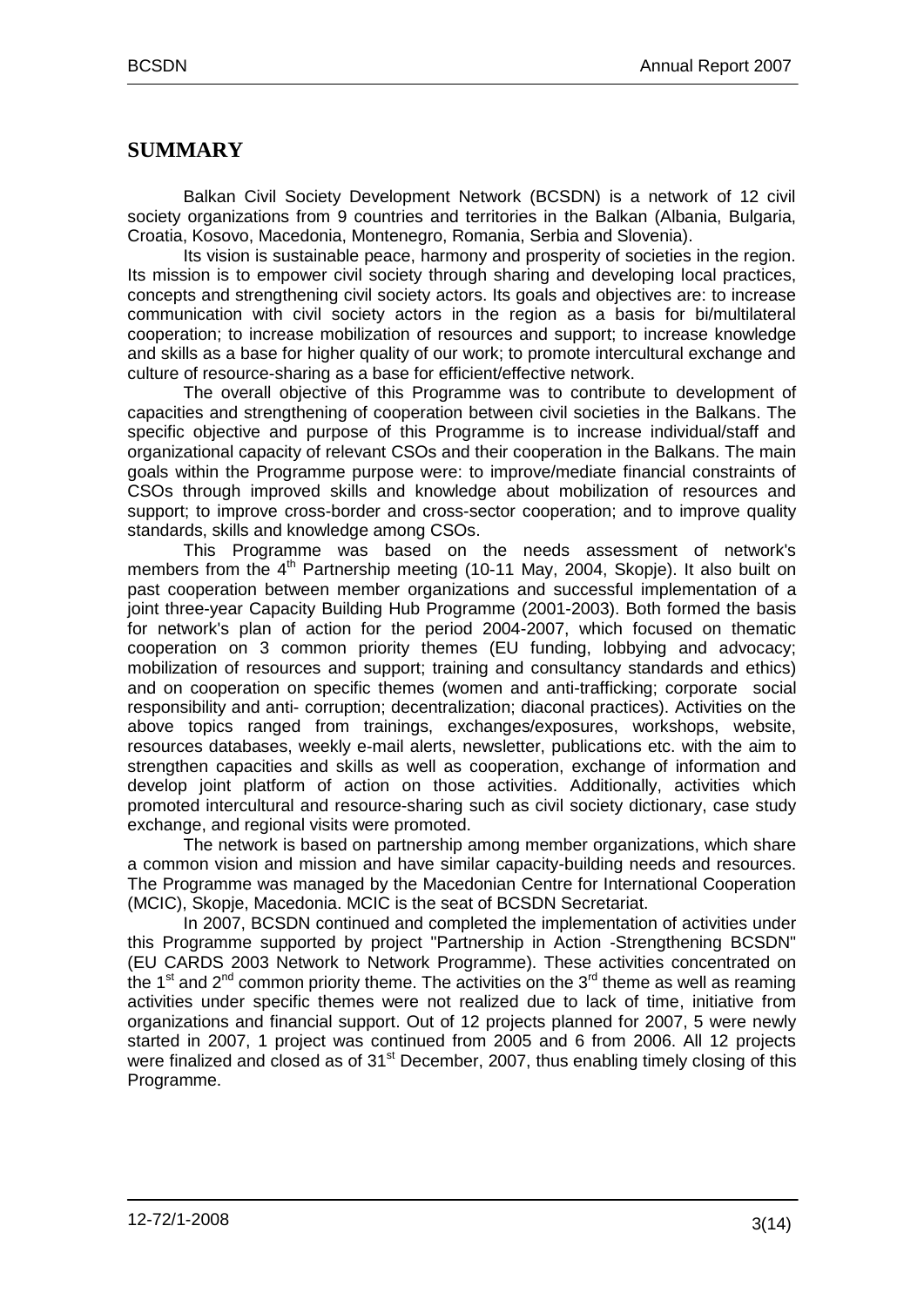## <span id="page-3-0"></span>**1. PROGRAMME FRAMEWORK**

## <span id="page-3-1"></span>**1.1. Overall objective**

The overall objective was to contribute to development of capacities and strengthening of cooperation in civil society in the Balkans.

## <span id="page-3-2"></span>**1. 2. Programme purpose**

The specific objective and purpose of this Programme was to increase individual/staff and organizational capacity of relevant CSOs and their cooperation in the Balkans. The main goals within the Programme purpose were:

• to improve/mediate financial constraints of CSOs through improved skills and knowledge about mobilization of resources and support;

- to improve cross-border and cross-sector cooperation;
- and to improve quality standards, skills and knowledge among CSOs.

#### <span id="page-3-3"></span>**1. 3. Tasks (components)**

Tasks to be fulfilled were:

- identification of specific, targeted and tailor-made capacity building activities;
- planning of capacity building activities;
- promotion of partnership and cooperation through information-sharing;
- implementation and monitoring of all activities.

#### <span id="page-3-4"></span>**1. 4. Target group**

The Programme was aimed at a two-fold target group: members and other relevant intermediary CSOs in Balkan countries.

- 1. Members:
	- Albania: Albanian Civil Society Foundation (ACSF), Diakonia Agapes;
	- Bulgaria: Women's Alliance for Development (WAD), Pokrov Foundation;
	- Croatia: Non-profit's Information and Training Centre/CENZURA (NIT/CENZURA)<sup>1</sup>, Education for Organizations in Civil Sector (EOS);
	- Kosovo: We Are With You (WAWY) $^2$ ;
	- Macedonia: Macedonian Centre for International cooperation (MCIC);
	- Romania: Opportunity Associates Romania (OAR), Ecumenical Association of Churches in Romania (AIDRom);
	- Montenegro: Center for Development of NGOs (CRNVO)<sup>3</sup>;
	- Serbia: Ecumenical Humanitarian Organization (EHO);
	- Slovenia: Center for Information Service, Co-operation and Development of NGOs (CNVOS)<sup>4</sup>.
- 2. Other intermediary CSOs in Balkan countries:

These organizations are selected additionally, based on the theme or/and existing partnerships and cooperation with organizations and networks in the region.

 $\overline{a}$ 

 $1$  NIT merged with CENZURA, another CSO from Croatia. On the  $4<sup>th</sup>$  SG meeting, the members accepted NIT/CENZURA to continue the membership in the network.<br><sup>2</sup> As of 4<sup>th</sup> SC meeting, WAWY was no longer a member of the network.

As of 4<sup>th</sup> SG meeting, WAWY was no longer a member of the network. New organization from Kosovo (KCSF) was identified to replace it in the network.

<sup>3</sup> CRNVO became a member of the network in 2005.

<sup>4</sup> CNVOS became a member in 2007.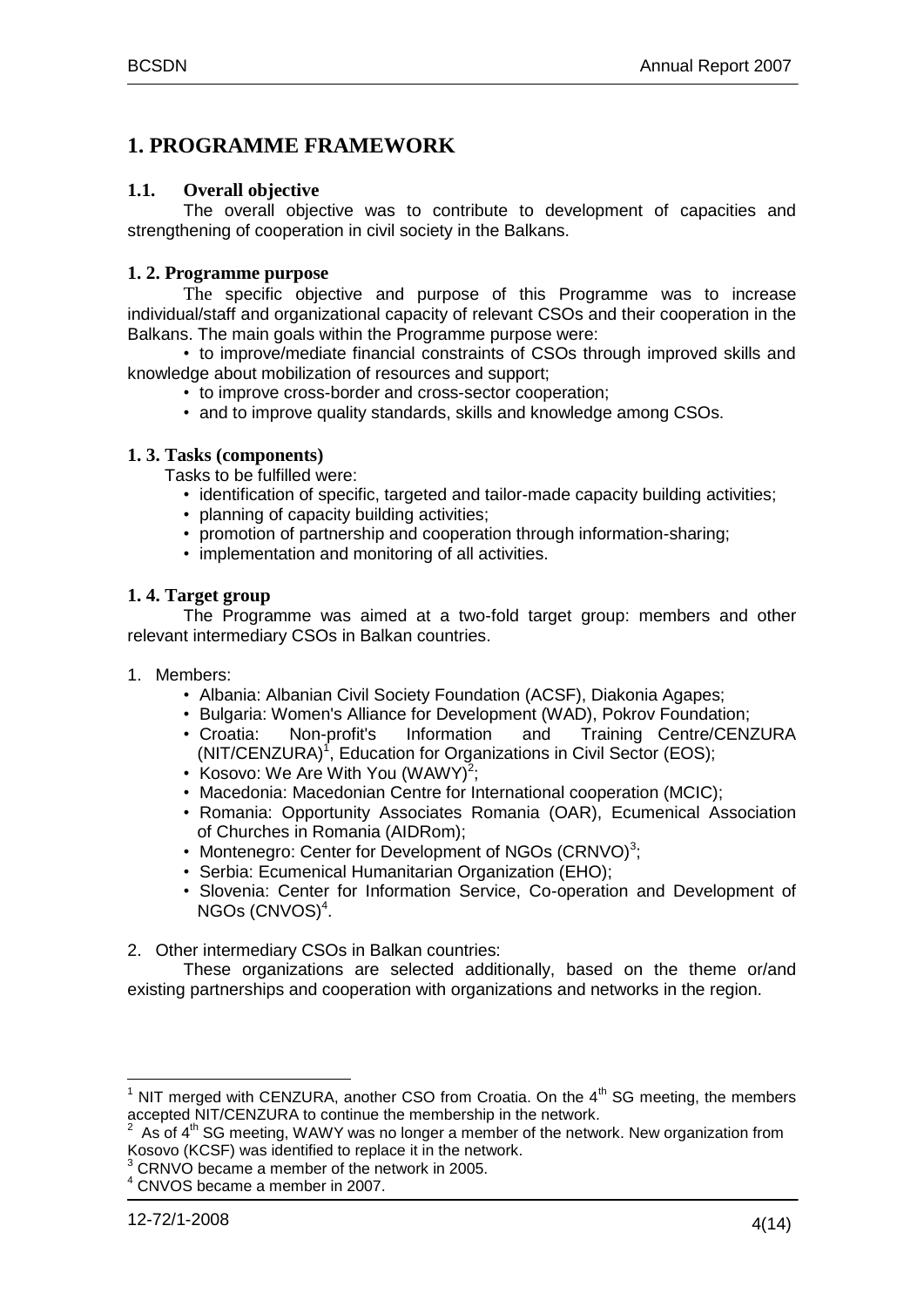## <span id="page-4-0"></span>**2. ACTIVITIES**

## <span id="page-4-1"></span>**2.1. Planned activities**

The Programme envisaged development of capacity-building package of services needed in order to develop capacities and strengthen cooperation in civil society in the Balkans. This was primarily targeted at BCSDN member organizations. Besides information-sharing, capacity-building packages (consisting of tailor-made training/ToT; exchange/exposure/consultancy visits) and workshops were the core activities of this Programme. Identified areas of common expertise that need to be strengthened were: 1) EU fundraising, lobbying and advocacy; 2) resource and support mobilization and 3) ethic standards in training and consultancy. This Programme also promoted regional cooperation and built capacities (through Working Groups) in specific areas of: gender and anti-trafficking; decentralization; corporate social responsibility and anti-corruption and diaconal practices.

In 2007, BCSDN continued and completed the implementation of activities under the project "Partnership in Action -Strengthening BCSDN" supported by the EU CARDS 2003 Network to Network Programme. These concentrated on the 1st and 2nd common priority theme. The activities on the 3rd theme as well as reaming activities under specific themes were not realized due to lack of time, initiative by organizations and financial support. Out of 12 projects<sup>5</sup> planned for 2007, 5 were newly started in 2007, 1 project was continued from 2005 and 6 from 2006.

## <span id="page-4-2"></span>**2.2. Realized activities**

Based on the Programme 2004-7 and annual plan of activities all 12 projects were finalized and closed as of 31st December, 2007, thus enabling timely closing of the Programme. Within the framework of these projects: 2 training activities (training on media and civil dialogue), 1 exchange activity (small grant support to 6 exchange projects), 2 consultancy (on-the-job training and help-desk), 5 information-sharing activities (website, project-partner database, Weekly e-mail alerts, Newsletter, mailing list), 3 publications (Balkan Civic Practices no. 3-5) and 2 coordination activities (operational support to the implementation of the Programme, Steering Group meeting). Small project funds activities were also realized, but as a separately funded project.

## *2.2.1. Capacity-building activities*

## <span id="page-4-3"></span>Training activities

**Training on media** was implemented in two rounds; in Novi Sad, Serbia between 18 and 20 January and in Tirana, Albania between 8 and 10 February. The aim of the training was to contribute to enhanced role of CSOs to influence public policy through organizing public campaign and building successful partnership with media in their work. The training was delivered by a media expert from Slovenia provided by Center for Information Service, Cooperation and Development of NGOs (CNVOS) from Slovenia. The Novi Sad training was hosted by Ecumenical Humanitarian Organization (EHO) and Tirana training by Diakonia Agapes (DA), all BCSDN members. Both trainings were attended by 32 participants from Albania, BiH, Macedonia, Serbia, Kosovo, Croatia, and Montenegro. Training focused on the following topics: knowing, understanding and working with the media, tools and techniques of media relations, practical exercises, and development of strategic, proactive, long-term, qualitative media relations. Participants of the trainings were satisfied with the trainer and training delivery and thought the training was very useful for their work.

 $\overline{a}$  $<sup>5</sup>$  One project usually consists of several project activities/events. Therefore, the number of</sup> activities in the Programme does not necessarily correspond to the number of projects. For list of all projects see Annex 1.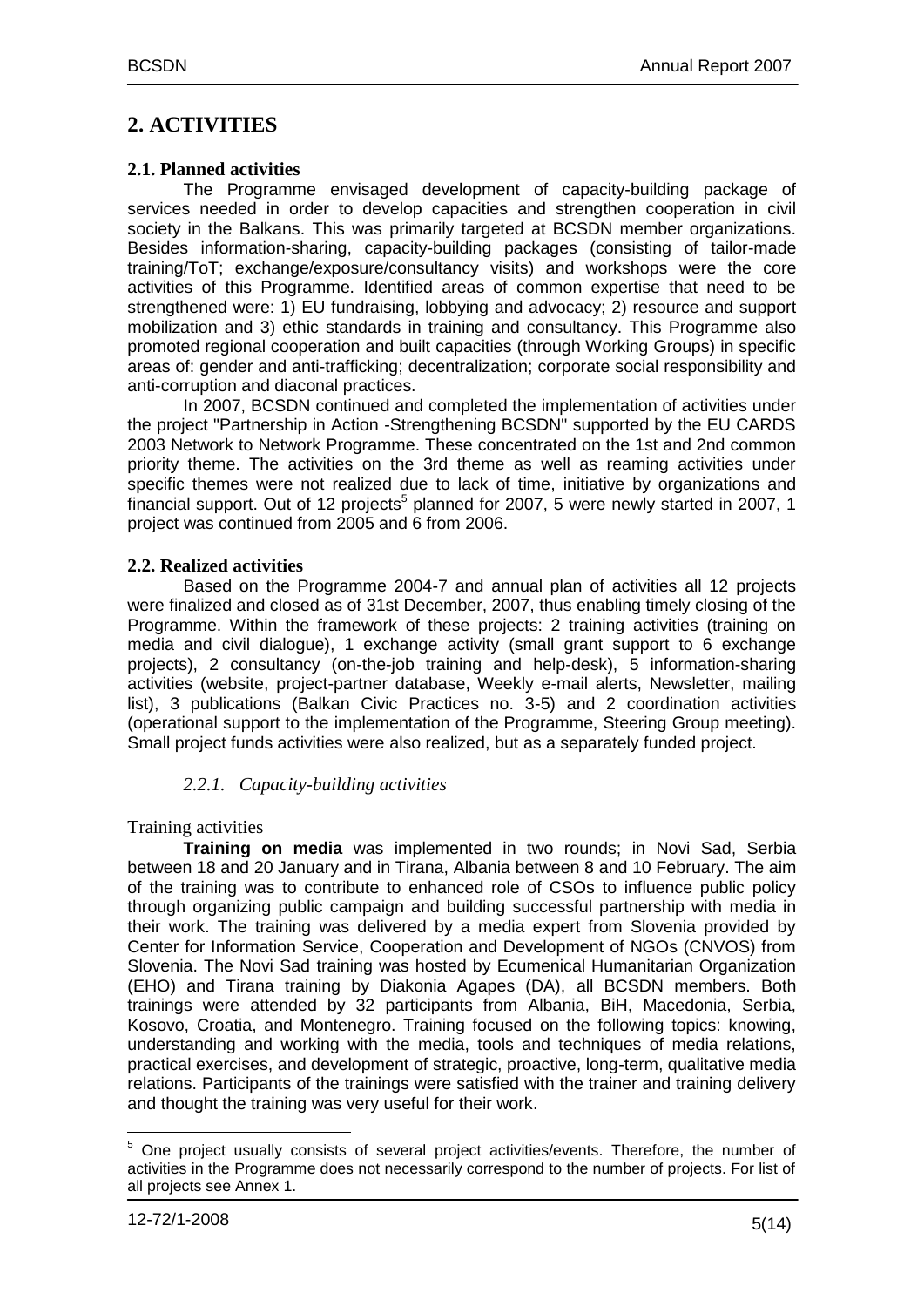**Training on civil dialogue** was also implemented in two rounds; in Novi Sad, Serbia between 4 and 6 July and in Tirana, Albania between 11 and 13 July. The aim of the training was to contribute to enhanced ability to influence public policies and decision-making through exchanged examples of good practices in strengthening the capacity of CSOs in dialogue with authorities and development of structures for political dialogue. The training was delivered by a training team from CNVOS, Slovenia. The Novi Sad training was hosted by EHO and Tirana training by DA. 41 participants from Albania, BiH, Macedonia, Serbia, Kosovo, Croatia, and Montenegro attended the trainings. Training covered the following topics: civil dialog between CSOs, government and EU, mechanisms of civil dialog, state of civil dialog in Slovenia, the region, and EU Slovenian experience in civil dialog, development of regional strategies in civil dialog. The interest for this training was higher than expected as this is a relatively new topic for civil society in the region.

#### Exchange activities

In May 2006, BCSDN launched Call for proposal "Support to Exchange Activities in the Area of Mobilization of Resources". The aim of the Call was to improve individual/staff and organizational capacities in mediating financial constraints of CSOs through support of exchange, backstopping/coaching visits between BCSDN members and their partner organizations in the area of networking, funding, lobbying and advocacy. Under the Call six transnational projects by six CSOs were supported. In their report, all supported organizations stated the need for more exchange projects. Most of the projects supported exchange between BCSDN members and partner organization (which are not in the network) through partnerships and project ideas from the partnership and networking training organized in Novi Sad (April) and Tirana (May), 2006. Additionally, this contributed toward strengthening of partnerships in the network with mobilization of resources. Participants of the visits point out need for further support for concrete initiatives outcome from the trainings organized in the framework of BCSDN Programme. While the Call and exchange activities were finalized in 2006, some of the payments were realized in 2007.

**Small project funds** supported small grants to grass-root civil society activities that are managed by EHO and Ecumenical Women Solidarity Fund (EWSF) with the aim of improving capacities of grass-root local CSOs in the region, with a focus on marginalized groups like women, Roma, people with special needs, poor and elderly. The fund is operation for several years and has been supported through this Programme since 2005. The project fund is funded through a separate funding mechanism<sup>6</sup> and has been attached to the Programme as both pursue the same goal.

## **Consultancy**

**On-the-job training** is a new type of activity introduced into the Programme. The aim was to upgrade theoretical knowledge of selected participants to capacity-building activities with a one-month placement of CSOs representatives from the region to a Brussels-based partner organization. The training was implemented in the framework of already existing activity of partner organization European Citizens' Action Service (ECAS). Five candidates (one from Albania, BiH, Croatia, Macedonia and Serbia) were selected through a call of proposal and positioned in ECAS between March and December. The reports of all candidates are published on the websites of BCSDN and ECAS. All candidate found this new activity very useful in developing better understanding of the EU institutions, polices, EU networks and funding opportunities for their organizations.

**Help-desk**, also a new type of activity introduced to the Programme, was establishment in July. The aim was to give additional support to BCSDN members and

 $\overline{a}$ <sup>6</sup> Namely, DanChurch Aid.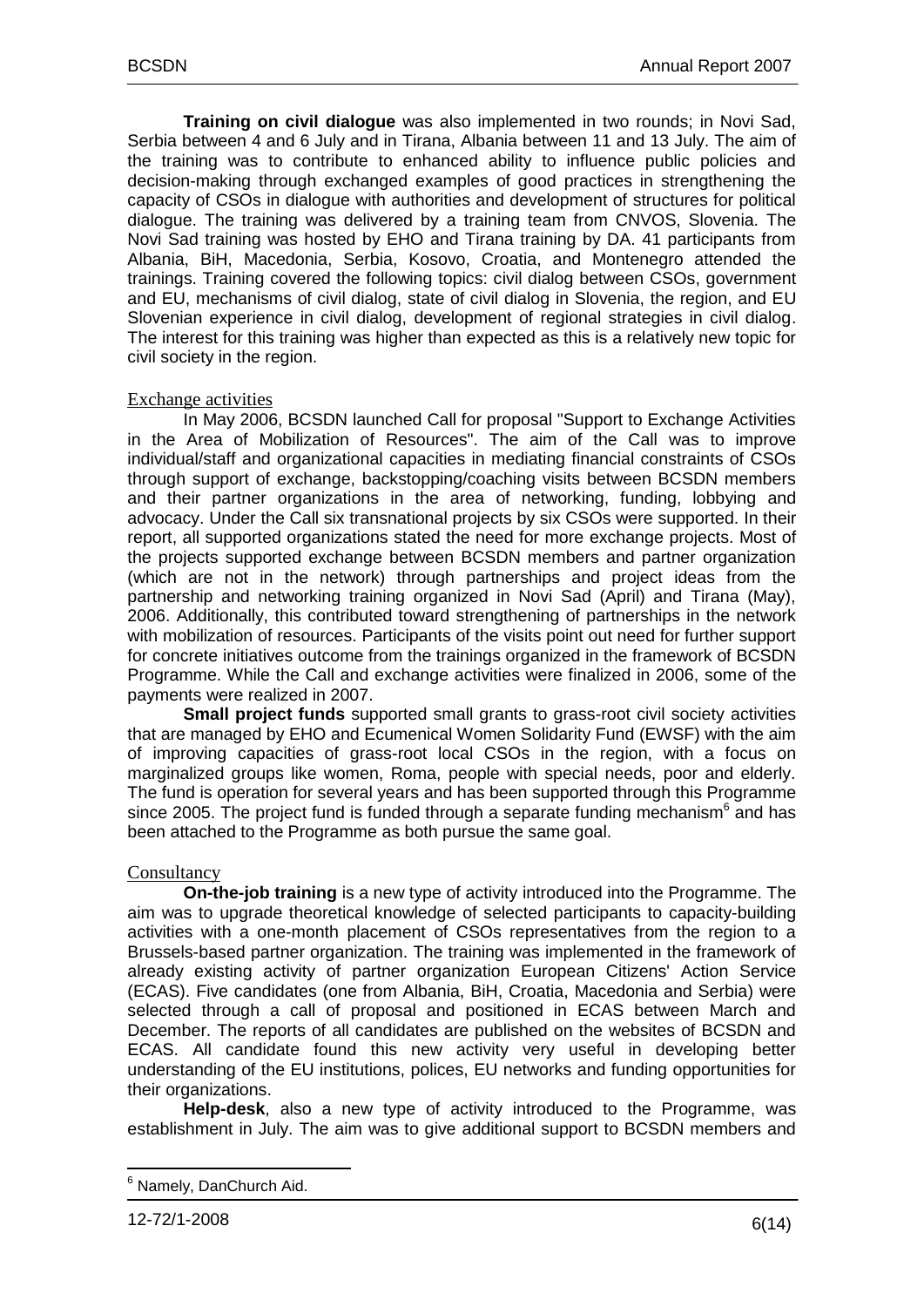partner organization for tailor-made organizational needs for advice in the area of EU funding, lobbying and advocacy (through EU help-desk managed by ECAS) and civil dialogue (through civil dialogue help-desk managed by CNVOS). The help desk was promoted to CSOs in the region through BCSDN website, Newsletter, and Weekly email alerts. In addition, participants from the trainings organized in the framework of other projects were contacted individually for the possibilities that help-desk offers. All questions received and answers prepared by ECAS and CNVOS were published on the BCSDN website. Unexpectedly, the help-desk generated less interest than anticipated. The reasons for this are combination of still generally low level of knowledge of EU processes and procedures and interest of thereof and on the other hand, level of capacity to articulate concrete needs in the field by CSOs.

## <span id="page-6-0"></span>*2.2.2. Information-sharing activities*

#### Website

BCSDN website consists of basic information about the network, its activities and updates on funding, opportunities, network documents and reports. The website is registered under an independent domain name http://www.balkancsd.net. The website is updated daily and maintained by the Secretariat. In 2006, the main activity was upgrading the site with sub-sites featuring basic network information in 3 local languages (Albanian, Serbian/Croatian, Macedonian) and establishing links to other relevant networks and CSOs (in the page "links"). Both activities resulted in easier approach on the partners side and other users. In 2007, the focus was on continued integration of other information services (Weekly e-mail alerts, FAQ (in the framework of help-desk service), partner-project database) developed in 2006 to the website. The website also features cover stories of all activities implemented by the network. With this, BCSDN website became central point for exchange of information and cooperation in the network and further. Before the start of intensive work on the site (mid 2004 beginning January 2006, the website had 2,737 visitors. In the period of this project (January 2006 - December 2007) the rating of visits went up for over 40% i.e 6,259 visitors for the same period. Additional indicator of usefulness and accessibility of the website is that in biggest search engines (i.e. Google, Yahoo) BCSDN website is shown as the first or one of the first results under "civil society" and "Balkan". Even though the project is closing the website will continue functioning and will be up-dated regularly with activities (e.g. Weekly e-mail alerts) for which there is interest and further funding possibilities.

## Weekly e-mail alerts

Weekly e-mail alerts (WEA) are an information service introduced in 2004. The aim of this information service is to provide timely, effective and useful information on funding, training, education and other opportunities to its members and other interested CSOs in the region. Distribution list at the end of the 2007 numbered 222 addresses (the service started with 30 addresses). They are distributed each Friday (save during holidays, when there was bi-weekly edition). In 2007, 49 issues were published (or 92 since 2006). The WEA consists of 4 categories of information: news, funding, training and education opportunities and new publications. Each item consists of basic information based on which readers can identify whether the opportunity is of interest to them or not. Based on a survey conducted in 2005 and continues feedback from individual users, this is one of the most useful services of the network and has reported concrete results (at least 1 reported successful outcome).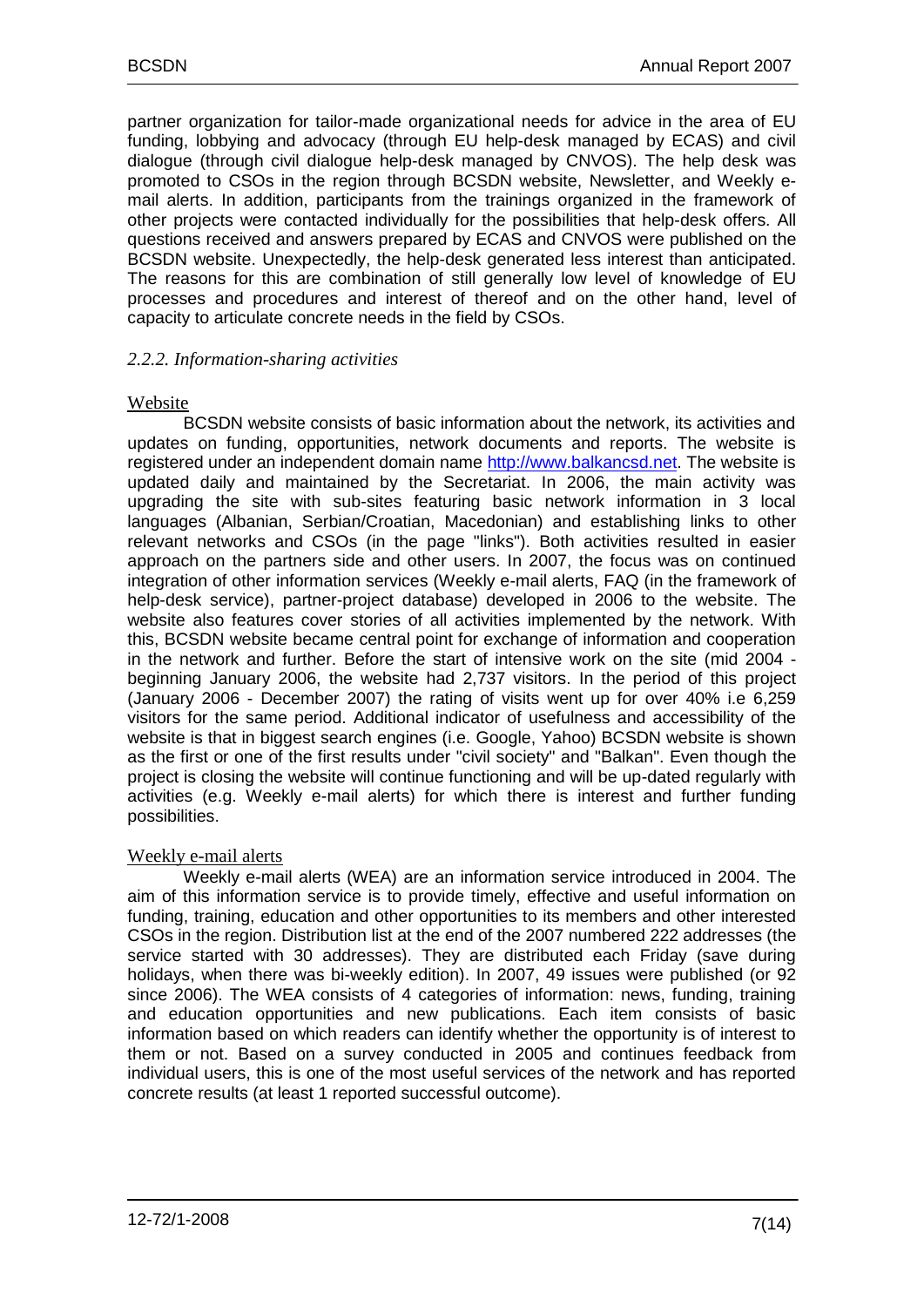#### Project-partner database

The aim of the database was to provide for a tool for exchange of information on possible projects and partnerships between CSOs in the region. For this purpose, a questionnaire and a special software solution was designed which enables electronic submission and search by users through the database. Guide for users was also developed and published in English and 3 local languages. The database was integrated into the BCSDN website. For easier use the database was filled with several project examples. The database was promoted through WEA and Newsletter. Although this activity was identified as useful by the members, it was not utilized. The reason for this is that member organization lacked to identify the link between the possibilities offered by the database and developing new partnerships and fundraising. Nevertheless, the database is a permanent resource and remains to be utilized by members and interested CSOs.

## Balkan Civic Practices

Balkan Civic Practices is a periodical publication of BCSDN. Every issue contains articles on a focus theme and related topics, based on previously held seminar/workshop/training on the same topic. The selection of topics is done by the network. Additional to the English edition, the publication is available in three regional languages (Albanian, Serbian/Croatian, and Macedonian). Electronic copies of all guides are available on BCSDN website.

**Balkan Civic Practices #3: A Guide to European Union - Funding for NGOs** is a follow-up to the training on mobilization of resources organized in autumn 2006. This Guide is an attempt to provide complete and up-to-date information and access to EU funding instrument relevant for CSOs in the region and wider. The guide has in total 262 pages (English edition) and gives an overview of funding information scattered through the websites of different General Directorates of European Commission in one place as well as on other Brussels-based corporate sponsors. The Guide was published in 550 copies (100 in English and 150 in each of the local languages) in April. The Guide is result of cooperation with three partner organizations (ECAS, EHO and DA)

**Balkan Civic Practices #4: Media Relations - Guide for Civil Society Organizations** attempts to give answer to most common questions, doubts and misconceptions about the media while communicating and working with them. The guide is based on notes prepared for the media relations trainings held in spring this year. It includes feedbacks, experience and illustrative case studies given by the participants of the trainings. The Guide was published in 550 copies (100 in English and 150 in each of the local languages) in September. The Guide is result of cooperation with three BCSDN member organizations (CNVOS, EHO and DA)

**Balkan Civic Practices #5: Guide to Civil Dialogue in the Balkans** for the first time explores the setting (legal and practices) of civil dialogue in Western Balkan countries. It also presents the experience in civil dialogue in Slovenia as a New Member State of the EU with relevant lesson learned for other acceding and candidate countries. The Guide is based on training for development of civil dialogue organized by BCSDN in summer of this year. The Guide was published in 550 copies (100 in English and 150 in each of the local languages). The Guide is result of cooperation with three BCSDN member organizations (CNVOS, EHO and DA)

## Newsletter& mailing list& calendar of events

The **Newsletter** is published on BCSDN website and sent to members on a monthly basis. The Newsletter is prepared by the Secretariat and edited by BCSDN Coordinator with the aim to inform partner organizations about latest developments in the network, otherwise published on networks' website. It is published in electronic (PDF format) and consists of 3-4 pages on average. The Newsletter was published irregularly (2 issues) in 2007.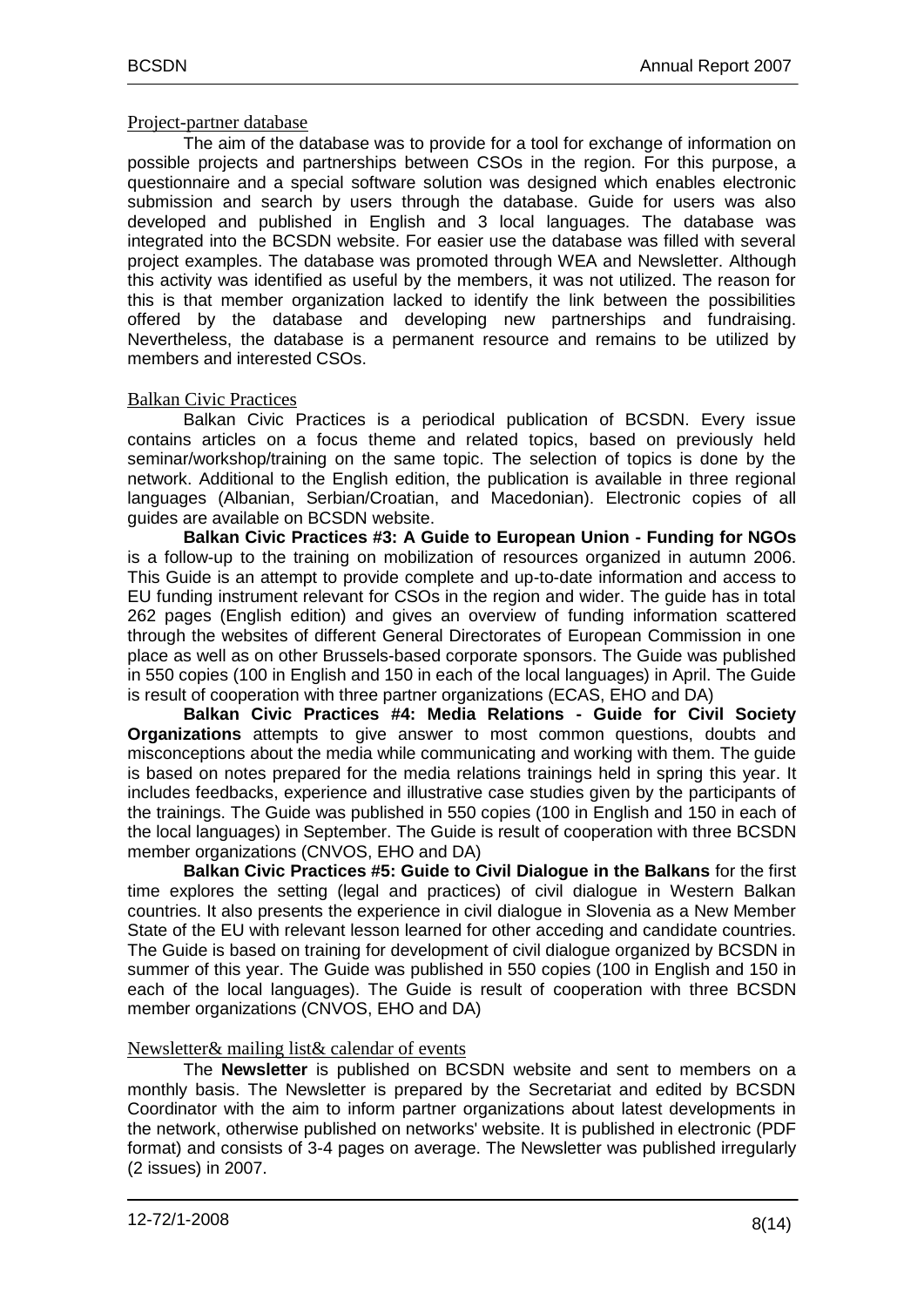**BCSDN mailing list** was created in January 2004. It is designed as a public discussion group (organized through yahoo group service) at balkancs@yahooqroups.com.( http://qroups.yahoo.com/qroup/balkancs/). Problems have been reported in use of the Yahoo group in 2007. For this reasons, communication with the target group was channeled through the WEA list (which is also more encompassing), while targeted communication with BCSDN members is channeled through specific (internal) mailing lists.

Aim of the **calendar of events** was to be the main tool for sharing information on partner organizations' events and activities. The aim is to share information on organizational, training and other activities in order to promote culture of informationsharing for effective and efficient work. Calendar of events was to be published and distributed in printed and electronic form once to twice a year, based on information provided by partner organization. Calendar of events is currently not realized through a special service, but rather through other information-sharing tools (e.g. BCSDN website, WEA).

#### *2.2.3. Coordination*

The **4th Steering Group Meeting**, the annual meeting of BCSDN partners, took place from 15 to 17 June, 2007 on the island of Brijuni, Croatia. The meeting was hosted and chaired by partner organization EOS. Eight organizations from seven different partner countries participated in the meeting. The aim of the meeting was to review network activities in 2006-7 and discuss future of the network after the end of the programme 2004-7. The main highlights of this year's meeting were: CNVOS, Slovenia, organization that is a partner in EU N2N project, became officially the member of the network; CENZURA which has merged with NIT, Croatia, has been confirmed as its successor in the network; due to absence on three consecutive meetings, WAWY membership is cancelled automatically. As this is the final year of the current programme some basic steps on network's future were agreed: minimum activities would present" maintenance of the Secretariat (staff, website, newsletter, weekly e-mail alerts) and one capacity-building activity per year (to be fundraised upon); additional fundraising (Belgrade- and Brussels-based foundations) and membership (inclusion of organizations from BiH, Kosovo and other interested organizations) activities; closing event for the N2N project (end of 2007/beginning of 2008) would be the 2nd event where the issued on the future of the network would be discussed; evaluation will form the basis for future definition of institutional (membership, secretariat, registration) and operational (based on funding, min vs. optimum scenario) framework of the network. Based on CRNVO proposal, a Working Group of interested organizations will draft format and coordinate the development of reports for interested countries on the issue of country situation with regards to EU and CSOs in the Western Balkans. CNVOS supported the idea to organize a conference in the framework of Slovenian EU presidency - beginning of the next year in Ljubljana. CRNVO accepted the initiative for the next SG meeting to take place in spring-summer 2008 in Montenegro (depending of N2N closing event).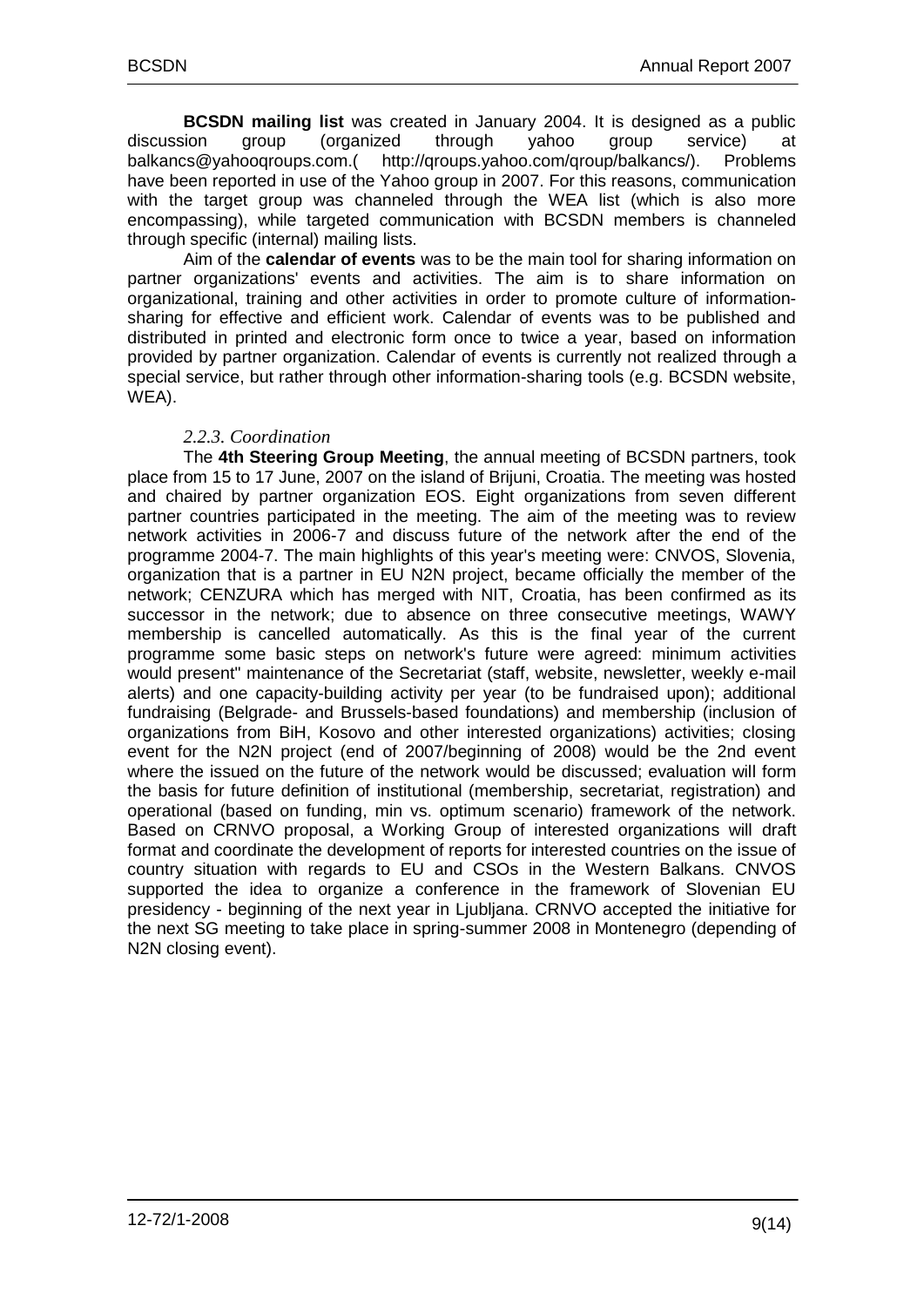## <span id="page-9-0"></span>**3. ORGANISATION**

#### <span id="page-9-1"></span>**3. 1. Governance and Management**

All undertaken activities (formulated as projects) are approved by MClC Governing Board. Overall responsibility for the Programme management lies with the Executive Director. Project Coordinator is responsible for overseeing the overall running of the Programme. Full-time BCSDN Coordinator (Project Officer) is responsible for programme coordination, its administration and thus, running of the Secretariat (established to divide responsibilities of MClC as manager and member organization in the network).

The Programme is governed in cooperation and consultation with other BCSDN members through annual Steering Group meetings. The Group consists of directors/senior representatives of member organizations. The 2007 annual meeting, which took place on 15-17 June on Brijuni, Croatia, approved the Annual BCSDN Narrative and Financial Report 2007, and discussed future cooperation after the end of this Programme.

MClC has well defined administrative and financial procedures. The Executive Director is responsible for overall management, while the Accountant is in charge of financial management of the organization. Expenditures above a certain amount (as stated in Rules of Procedure) must be approved by the Governing Board (programme as well as operational). MClC also has a Supervisory Board that has the right to control the management of finances.

## <span id="page-9-2"></span>**3. 2. Procedures**

All activities are managed and coordinated by MClC, i.e. the BCSDN Secretariat, and follow MClC standard rules and procedures for activities (formulated as projects). Activities on specific areas (i.e. Working Groups on specific issues) as well as part of joint activities (e.g. exchange visits) are managed by MClC and implemented directly by BCSDN member organizations. For this reason, MClC developed a regular procedure to initiate, fund, monitor and report on BCSDN activities. This was necessary to create a simple and effective procedure to manage relationships between MClC and other BCSDN members, as well as to create basis for monitoring and evaluation of implemented activities.

The procedure consists of three elements:

a) Funding Proposal - a short standard form to present activity (including goals, target group, schedule, description of activities, participants and budget);

b) Contract - after reviewing the proposal, MClC and the leading agency for the particular activity sign a standard contract (in English), which represents legal base and a financial document for the fund disbursement;

c) Reports - the leading agency for particular activity, according to the clauses of the contract, is required to submit a final report including an evaluation.

Invoices are checked on 3 levels (Responsible Officer, Accountant, and Executive Director). Annual financial statements are audited by KPMG.

Activities organized under the support of "Partnership in Action - Strengthening of BCSDN" project were implemented in cooperation with 4 partner organizations: ECAS, CNVOS, DA and EHO (last three are members of the network). Each organization was responsible for implementation of whole part of activity and for this purpose an agreement for project support was signed between MCIC (as the manager of activities) and partner organization. Based on the agreement, partner organizations regularly reported to MCIC through mid-term and final narrative and financial reports.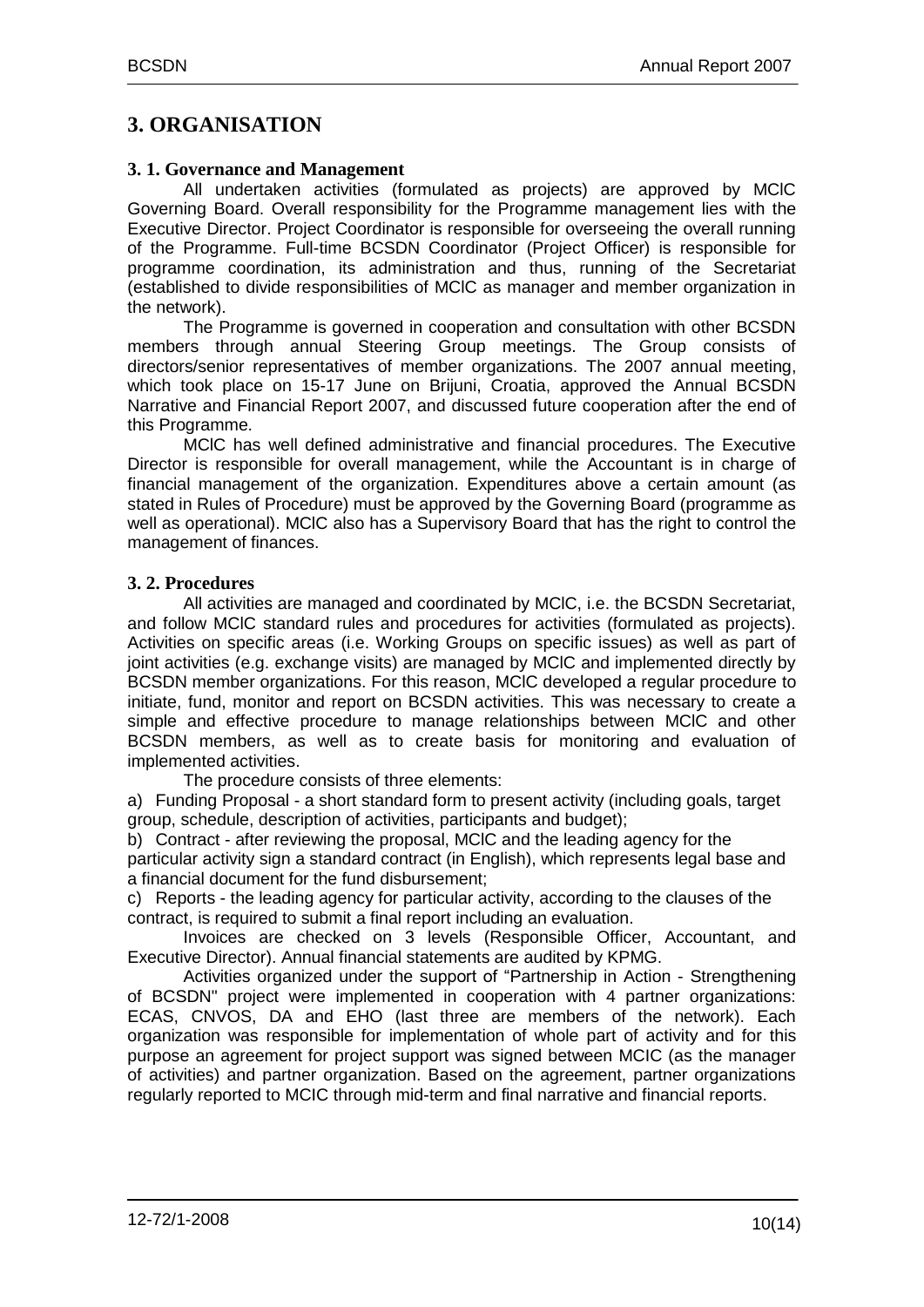# <span id="page-10-0"></span>**4. EXTERNAL COOPERATION**

As an informal and open network, BCSDN cooperates with other networks, organizations and stakeholders to realize its goals. In 2007, BCSDN continued or started its cooperation with several **EU-level networks/organizations**:

- APRODEV (Brussels, Belgium) through participation of BCSDN Coordinator as a member of Working Group on Eastern Europe, Caucasus and Central Asia (EECCA);

- European Citizens' Action Service (ECAS) through partnership in project "Partnership in Action-Strengthening BCSDN";

CONCORD-TRIALOG Working Group Enlargement, Pre-Accession Neighbourhood (EPAN) through participation of BCSDN Coordinator as a member of Working Group.

On **regional level** cooperation with Balkan Forum, a new regional initiative, was established. The initiative is lead by Center for Promotion of Civil Society (CPCS) from Sarajevo, BIH. A delegation from the Central Asian Platform (CAP) visited the BCSDN Secretariat between 16 and 18 July, 2007. The aim of the visit was to exchange experience between the two platforms and define join possibilities for cooperation.

# <span id="page-10-1"></span>**5. BOTTLENECKS, PROBLEMS AND SOLUTIONS**

One of the main bottlenecks was lower-level of participation of CSO representatives from some countries (mainly BiH, Croatia, Kosovo) to BCSDN training activities. This is a result of sever factors: weak partnerships in this countries with the network and different issues/problems (or lack of thereof) in which CSOs in the mentioned countries are engage (especially Croatia). Additional problems present the fact that some of the organized activities had less added-value (e.g. EU fundraising) than others (e.g. on-the-job training) due to provision of similar activities in the region and different expectations on division of labor among implementing partners in terms of recruitment of participants to trainings and other activities. Some of this have been detected and addressed during (e.g. division of labor) the running of the project activities, while other remain to be addressed (e.g. stronger involvement of CSOs from BiH, Croatia, Kosovo).

Certain (expected) problems emerged in implementation of two new activities, namely on-the-job training and help desk service. In the on-the-job training additional clarification were needed to agree on division of responsibility and rights concerning the decision on candidates (i.e. agreement on decision-making procedure, criteria and selection of candidates). ECAS is running the on-the-job training activity independently of this project and this was their first experience in such an activity being part of separate project/network. Help desk service, unexpectedly generated less interest than anticipated, although several channels of communication and motivation were used (emails, telephone call, newsletter, WEA). The reasons for this are combination of still generally low level of knowledge of EU processes and procedures and interest of thereof and on the other hand, level of capacity to articulate concrete needs in the field by CSOs. For this reasons, capacity-building activities in relation to EU fundraising, lobbying and advocacy are still needed but need to planned on a needs assessment on specific needs and measures.

In the implementation of information-sharing activities two problems occurred which relate to organization and implementation of Balkan Civic Practices. The realized time frame for writing of publications, translation and design was longer than planned originally. Additional hindrance in this occurred with preparation of the third edition (EU funding) due to unexpected changes in the relevant EU legal framework (i.e. prolonged adoption of regulations concerning some of the new financial instruments). In future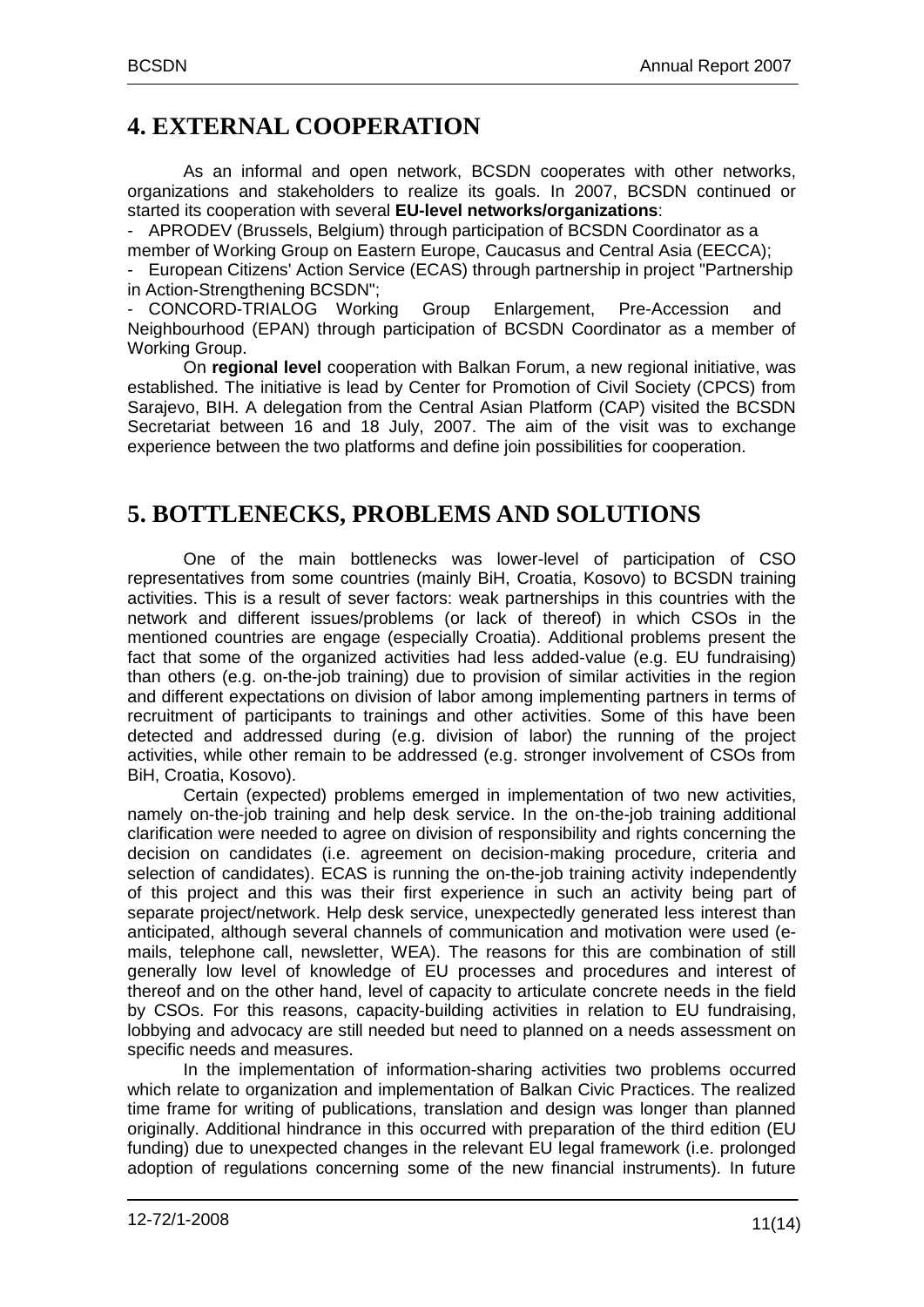planning of such an activity, this experience needs to taken into consideration as well as each mentioned phase of the process should take up to at least 2 months. Secondly, division of responsibilities between the organizations/authors preparing the texts and publisher (MCIC) needed to be clarified in terms of author and publishing rights. These were regulated through a special Annex to Partner project support agreement.

# <span id="page-11-0"></span>**6. MONITORING AND EVALUATION**

Evaluation of the Programme took place in June-August. Evaluation mission of the programme, lead by John Beauclerk from INTRAC, took place between 5-13 July (training on civil dialogue in Novi Sad and Tirana). The evaluation team consisted also of local consultant Plamen Sivov from partner organization Pokrov Foundation, Bulgaria. The evaluators participated to two training where they had the possibility to get feedback from participants and conduct interviews with relevant partners and other stakeholders. The evaluators were asked to assess network's activities in terms of its achievements, strengths and weaknesses in the period 2004-7 and based on these suggest possible further development of the network and its activities. Thus, the evaluation gave an important input into the planning process for the network's future. One of the main conclusions of the evaluation was that "the network has made significant contributions to cross-border cooperation and is well positioned to build on further cooperation between members in the future." The redirection of focus from capacity-building to advocacy is suggested in the evaluation report.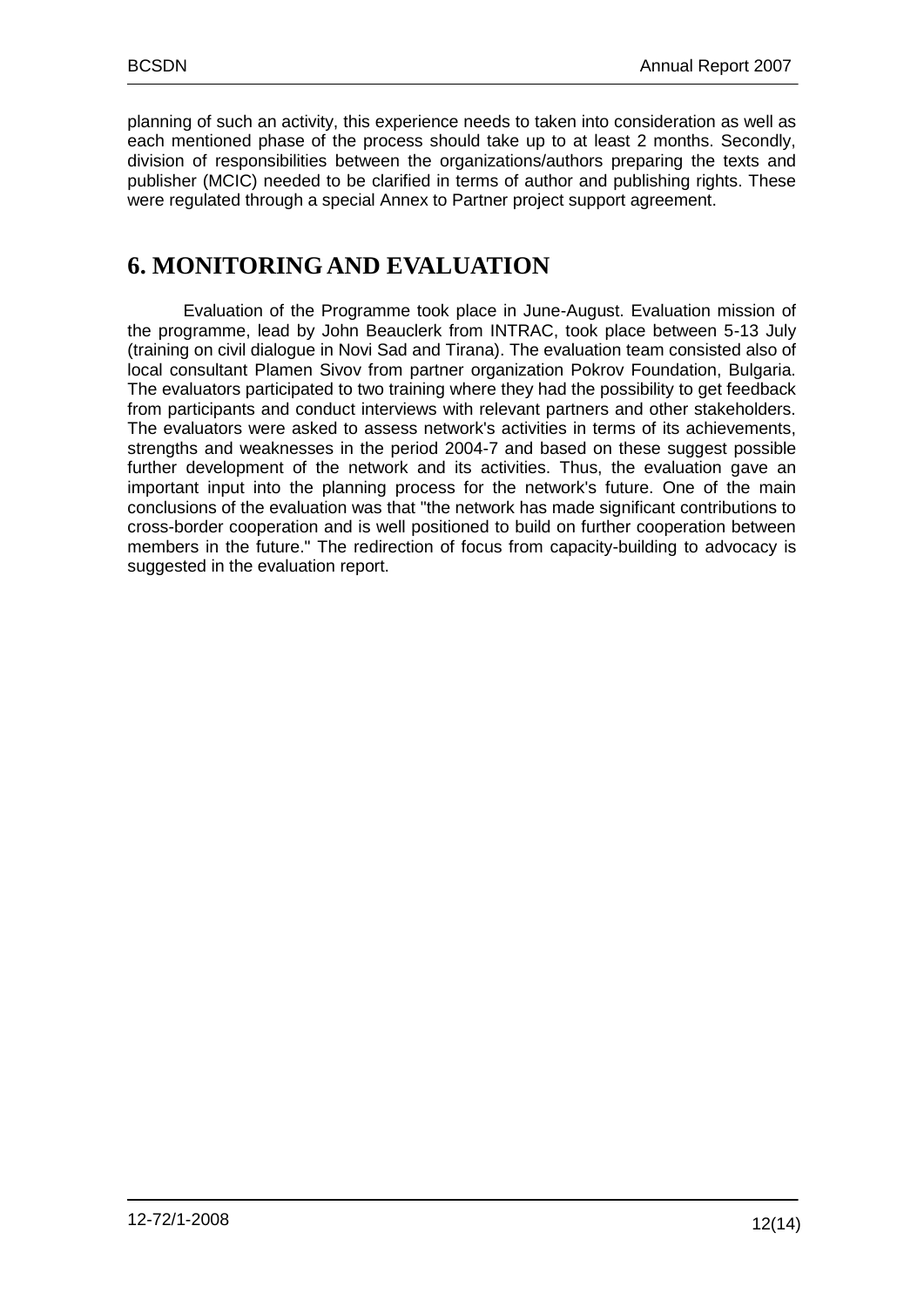# <span id="page-12-0"></span>**ANNEX 1: List of implemented projects**

| <b>Description</b>                                      | Project no.   |
|---------------------------------------------------------|---------------|
| Small project funds                                     | 05-12 BNT 105 |
| Organizing of media training                            | 06-12 BNT 105 |
| Development of BCSDN web site                           | 06-12 BNT 201 |
| Development of partner-project database                 | 06-12 BNT 202 |
| Publishing of Weekly e-mail alerts                      | 06-12 BNT 204 |
| Publishing Balkan Civic Practices No.3: EU fundraising  | 06-12 BNT 205 |
| guide                                                   |               |
| Organizing on-the-job training and help-desk service    | 07-12 BNT 101 |
| Organizing training and publishing civil dialogue guide | 07-12 BNT 102 |
| (BCP no.5)                                              |               |
| Publishing Balkan Civic Practices No.4: Media guide     | 07-12 BNT 201 |
| Organizing annual Steering Group meeting                | 07-12 BNT 202 |
| Partner implementation of the Programme                 | 07-12 BNT 301 |